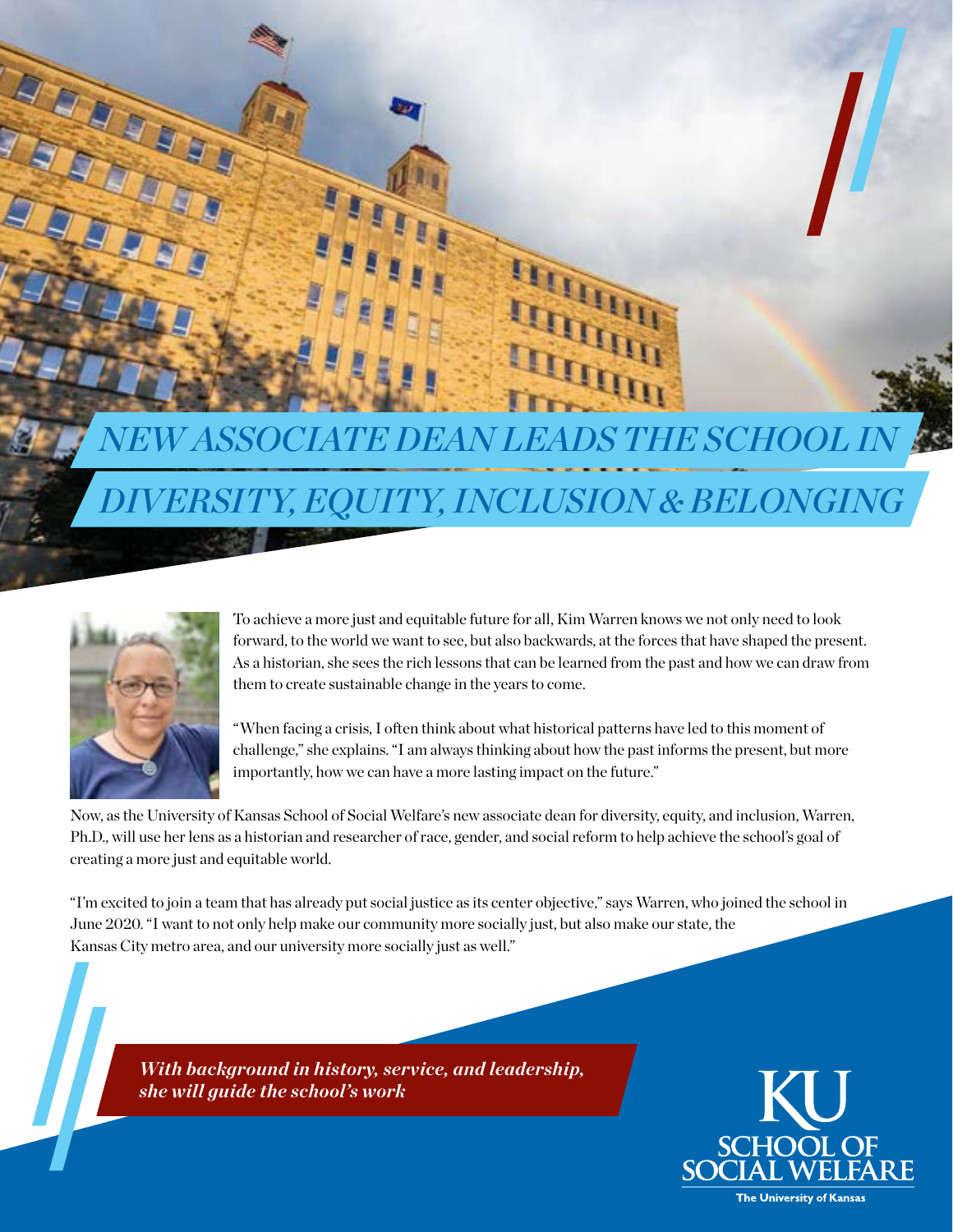#### WARREN DRAWS FROM WIDE RANGE OF EXPERIENCE

While new to the school, Warren is not a newcomer to KU or to community engagement. She joined the KU faculty in 2004 and has held joint appointments with the departments of History and Women, Gender & Sexuality Studies. She has served as director of undergraduate studies and director of graduate studies in two departments and has been a faculty fellow in the Center for Teaching Excellence. She will retain her appointment with the Department of History while also serving as the school's associate dean.

In addition to providing leadership and vision, Warren will also help expand the school's footprint in diversity, equity, and inclusion (DEI) research by contributing her own scholarly research and by continuing to support current DEI-related work the school is already producing.

Before coming to KU, Warren served with the United States Peace Corps in the Slovak Republic, was a field coordinator for AmeriCorps in the Kansas City metropolitan area, and was the director of the Center for Service Learning at Rockhurst University in Kansas City, Missouri. She received her bachelor's degree in American studies from Yale University and her master's degree and doctorate in history from Stanford University.

#### SHE'S EXCITED FOR THE SCHOOL TO LEAD THE UNIVERSITY IN DEI WORK

"My vision is that everyone in the school will elevate their use of diversity, equity, and inclusion strategies in all of our work, research, and teaching," Warren says. "Embracing a myriad of voices and experiences, identifying the strengths of different voices and experiences—those methods are at the core of social work, so the school is poised to lead the rest of the university with this work."

One of Warren's strategies is to partner with other leaders in the school and across KU to help students and community members make significant strides in dismantling systematic inequality.

"In order for our school to lead KU's campus, we will need to collaborate with other units such as the Center for Teaching Excellence, the School of Law, and the College of Liberal Arts and Sciences," she says. "The idea is to foster a universitywide climate that welcomes a broad range of students from different backgrounds and also institutionalizes commitments to diversity."

To start with, she'd like to see the faculty and student population in the school be more representative of the diversity in America. "It's important for the school to provide lots of role models for students representing different experiences and ways of thinking," she explains. "What we know in business and in higher education is that the more diverse the voices in the conversations, the better solutions to those problems."

# **TONI JOHNSON** Center for Racial Justice,



*"One of the challenges with any work that is labeled with the words 'diversity,' 'equity,' or 'inclusion' is that folks might assume that the person who holds a DEI title can fix all of the problems that a community has experienced. That's not how it works. I don't have all of the answers, but I do have a personal and professional commitment to use higher education as a platform that encourages people to work together rather than rip apart each other by amplifying division."*

*-Kim Warren, Ph.D., associate dean for diversity, equity, and inclusion*

She also wants potential students to see that if they are equipped with a degree in social welfare, they will be able to solve the challenges they see around them and be a part of creating positive change. With a degree, they will be prepared to do things like lead nonprofits, become counselors, or work with populations they care about deeply.

As Warren looks at the opportunities before her and the school, she knows there is a lot of work to do. But she's excited for the opportunity to make meaningful progress. "The School of Social Welfare has already made great strides in breaking down hierarchies and bringing more people to the table of decision-making," she explains. "My job is to continue to pull together resources and strategies that will help our social work community bring about sustainable change, sustainable empowerment, sustainable pathways to success."

#### TONI JOHNSON CENTER FOR RACIAL JUSTICE

The University of Kansas, School of Social Welfare (KUSSW) dedicates The Toni Johnson Center for Racial Justice to Dr. Toni Johnson, our beloved colleague, friend, and professor. Dr. Johnson was a member of the KU School of Social Welfare faculty from 2005-2016. Dr. Johnson committed her life to social, racial, and economic justice for youth and their families. As a practitioner, researcher, and professor, Dr. Johnson aspired to be a social change agent to increase the inclusion and equity of all people, with a particular focus on African American families. She was dedicated to supporting students in and out of the classroom, including her role as the Director for the Multicultural Scholars Program. She received the Gene A. and Gretchen Budig Award for Excellence in Teaching in 2012. This Center represents KU School of Social Welfare's commitment to forward Dr. Johnson's life work by promoting student involvement and engaged scholarship in the areas of race and social justice.

#### **MISSION**

Promote an educational environment engaged in racial and social justice